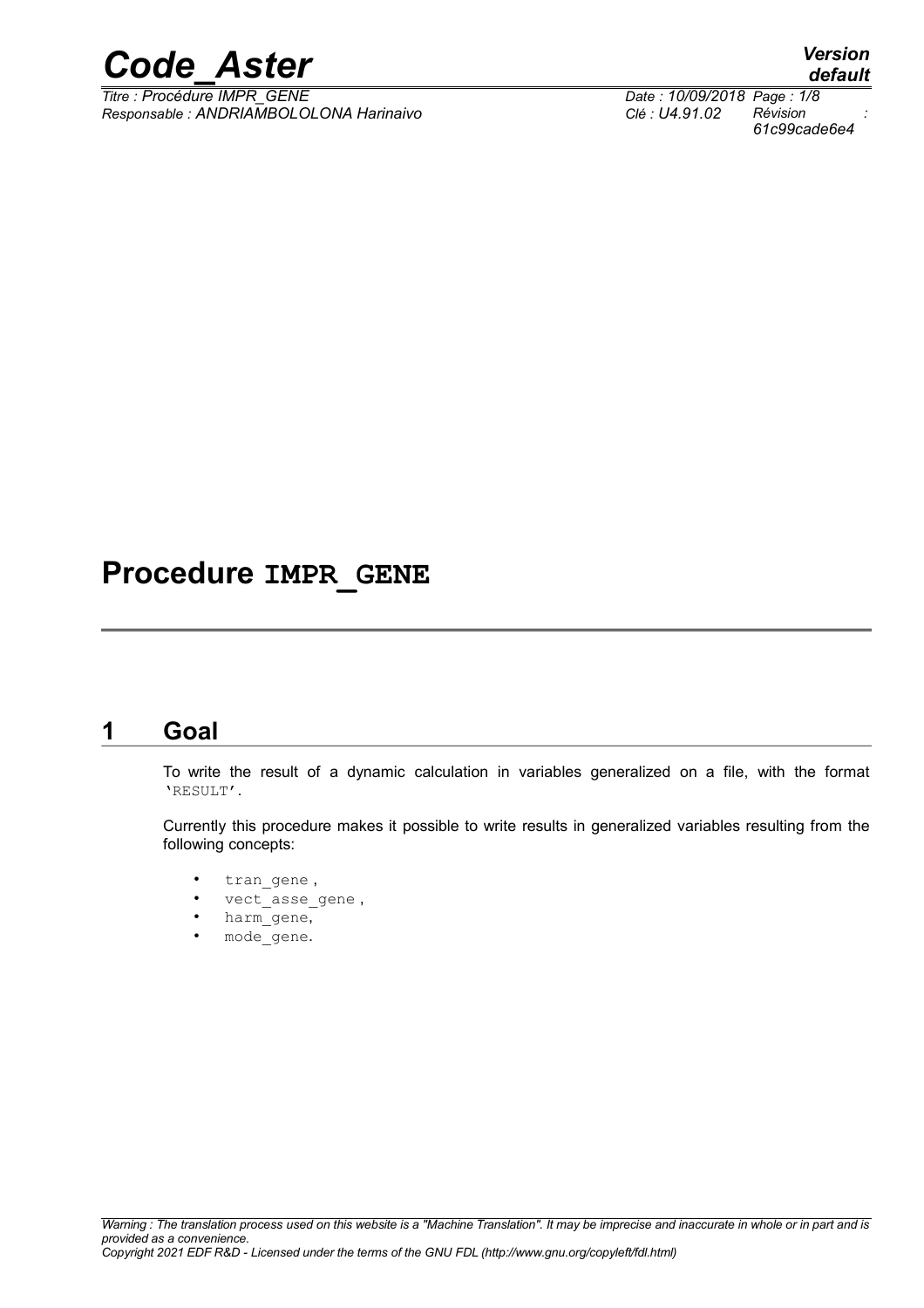*Responsable : ANDRIAMBOLOLONA Harinaivo Clé : U4.91.02 Révision :*

*Titre : Procédure IMPR\_GENE Date : 10/09/2018 Page : 2/8 61c99cade6e4*

# **2 Syntax**

| IMPR GENE (<br>♦<br>♦        |              | FORMAT = $/$ 'RESULT',<br>UNIT $=$ / links,<br>/8,                                                                   | [DEFECT]<br>[1]<br>[DEFECT]  |
|------------------------------|--------------|----------------------------------------------------------------------------------------------------------------------|------------------------------|
|                              | $GENE = F$ ( |                                                                                                                      |                              |
|                              |              | # If RESU GENE = [vect_asse_gene]                                                                                    |                              |
|                              | ♦            | $/ \rightarrow$ RESU GENE = tg,<br>$\overline{\text{TOUT}}\_\text{CMP}\_\text{GENE} = / \text{YES}',$<br>/ $'$ NOT', | [vect asse gene]<br>[DEFECT] |
|                              |              | NUME CMP GENE= lordre,                                                                                               | $[1 1]$                      |
|                              |              | # If RESU GENE = [harm gene] or [mode gene]                                                                          |                              |
|                              |              | $/ \rightarrow$ RESU GENE = tg,                                                                                      | [harm gene]                  |
|                              |              |                                                                                                                      | [mode gene]                  |
|                              | ♦            | $\sqrt{2}$<br>TOUT_CHAM<br>$=$ / $'$ NOT',                                                                           |                              |
|                              |              | / $'YES'$ ,                                                                                                          | [DEFECT]                     |
|                              |              | NOM CHAM<br>$=$ 1 cham,                                                                                              | [1 Kn]                       |
|                              | ♦            | TOUT PARA<br>/ $'YES'$ ,<br>$=$                                                                                      | [DEFECT]                     |
|                              |              | / $'NOT'$ ,<br>NOM PARA<br>lnomsymb,                                                                                 |                              |
|                              | $\Diamond$   | $=$<br>$\sqrt{2}$<br>/ $'YES'$ ,<br>TOUT CMP_GENE =                                                                  | $[1$ Kn]<br>[DEFECT]         |
|                              |              | $'NOT'$ ,<br>$\sqrt{2}$                                                                                              |                              |
|                              |              | lordre,<br>$\sqrt{2}$                                                                                                | $[1  I]$                     |
|                              | ♦            | NUME_CMP_GENE =<br>/  TOUT_ORDRE<br>$=$ 'YES',<br>♦                                                                  | [DEFECT]                     |
|                              |              | / NUME_ORDRE<br>= lordre,                                                                                            | $[1 1]$                      |
|                              |              | / LIST ORDRE<br>$=$ slow,                                                                                            | [listis]                     |
|                              |              | $\Diamond$ / $TOUT$ MODE<br>$=$ 'YES',                                                                               | [DEFECT]                     |
|                              |              | / NUME MODE<br>$=$ lmode, $[1 1]$                                                                                    |                              |
|                              |              | ♦<br>$/$ FREQ<br>$=$ lfreq, $[1 R]$                                                                                  | [liststr8]                   |
|                              |              | LIST FREQ<br>= lreel,<br>$\sqrt{2}$<br>♦<br>CRITERION =<br>/ 'ABSOLUTE',                                             |                              |
|                              |              |                                                                                                                      | / 'RELATIVE', [DEFECT]       |
|                              |              | ♦<br>$PRECISION =$                                                                                                   | [R]                          |
|                              |              | / prec,<br>/ 1.E-06,                                                                                                 | [DEFECT]                     |
| # If RESU GENE = [tran gene] |              |                                                                                                                      |                              |
|                              |              | $RESU$ GENE = tg,                                                                                                    | [tran gene]                  |
|                              | ♦            | / $TOUT\_CHAM$ = $YES'$ ,                                                                                            | [DEFECT]                     |
|                              |              | / NOM CHAM<br>1 cham,                                                                                                | $[1_Kn]$                     |
|                              | ♦            | TOUT CMP GENE =<br>'YES',                                                                                            |                              |
|                              |              | $'NOT'$ ,                                                                                                            |                              |
|                              |              | NUME $CMP$ GENE =<br>lordre,                                                                                         | $[1  I]$                     |
|                              | $\Diamond$   | $'YES'$ ,<br>♦<br>TOUT ORDRE<br>$\sqrt{2}$<br>$=$                                                                    | [DEFECT]                     |
|                              |              | NUME ORDRE<br>lordre,<br>$=$                                                                                         | $[1 1]$                      |
|                              |              | slow,<br>LIST ORDRE<br>$\sqrt{2}$<br>$=$                                                                             | [listis]                     |
|                              |              | ♦<br>INST<br>linst,<br>$=$                                                                                           | $[1 R]$                      |
|                              |              | LIST INST<br>lreel,<br>$=$<br>$\sqrt{2}$<br>TOUT INST<br>$'$ YES $'$ ,<br>$=$<br>$\sqrt{2}$                          | [liststr8]                   |
|                              |              | ♦<br>CRITERION =<br>'ABSOLUTE',<br>$\sqrt{2}$                                                                        | [DEFECT]                     |
|                              |              | 'RELATIVE',                                                                                                          | [DEFECT]                     |
|                              |              | ♦<br>PRECISION =<br>$\sqrt{2}$<br>prec,                                                                              | [R]                          |
|                              |              | $'1.E-03'$ ,                                                                                                         | [DEFECT]                     |
|                              | ♦            | INFO CMP GENE<br>$'YES'$ ,<br>$=$<br>$'NOT'$ ,                                                                       | [DEFECT]                     |
|                              | ♦            | SOUS TITRE<br>txt,<br>$=$                                                                                            | [KN]                         |

*Warning : The translation process used on this website is a "Machine Translation". It may be imprecise and inaccurate in whole or in part and is provided as a convenience.*

*Copyright 2021 EDF R&D - Licensed under the terms of the GNU FDL (http://www.gnu.org/copyleft/fdl.html)*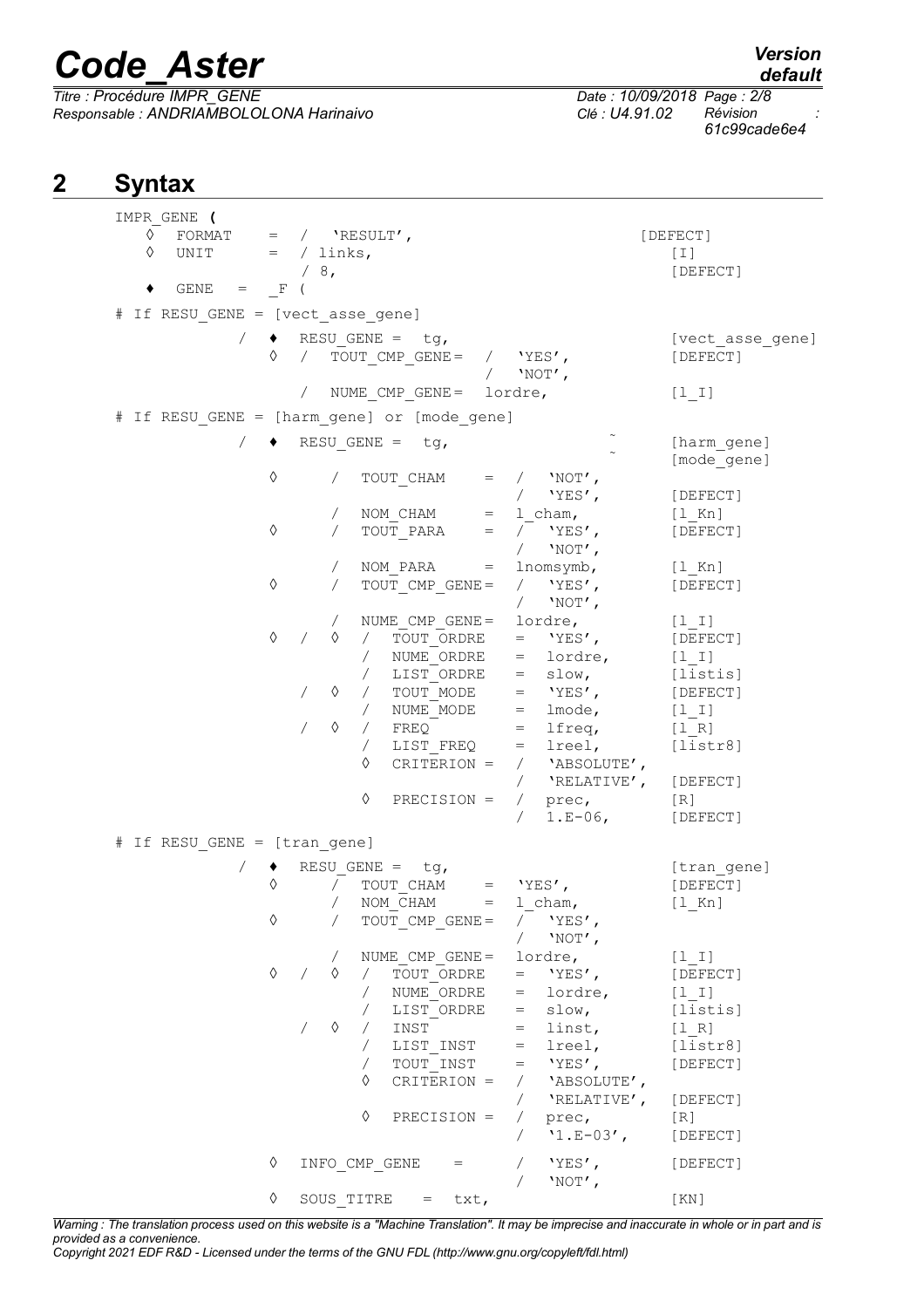*Titre : Procédure IMPR\_GENE Date : 10/09/2018 Page : 3/8 Responsable : ANDRIAMBOLOLONA Harinaivo Clé : U4.91.02 Révision :*

)

*default 61c99cade6e4*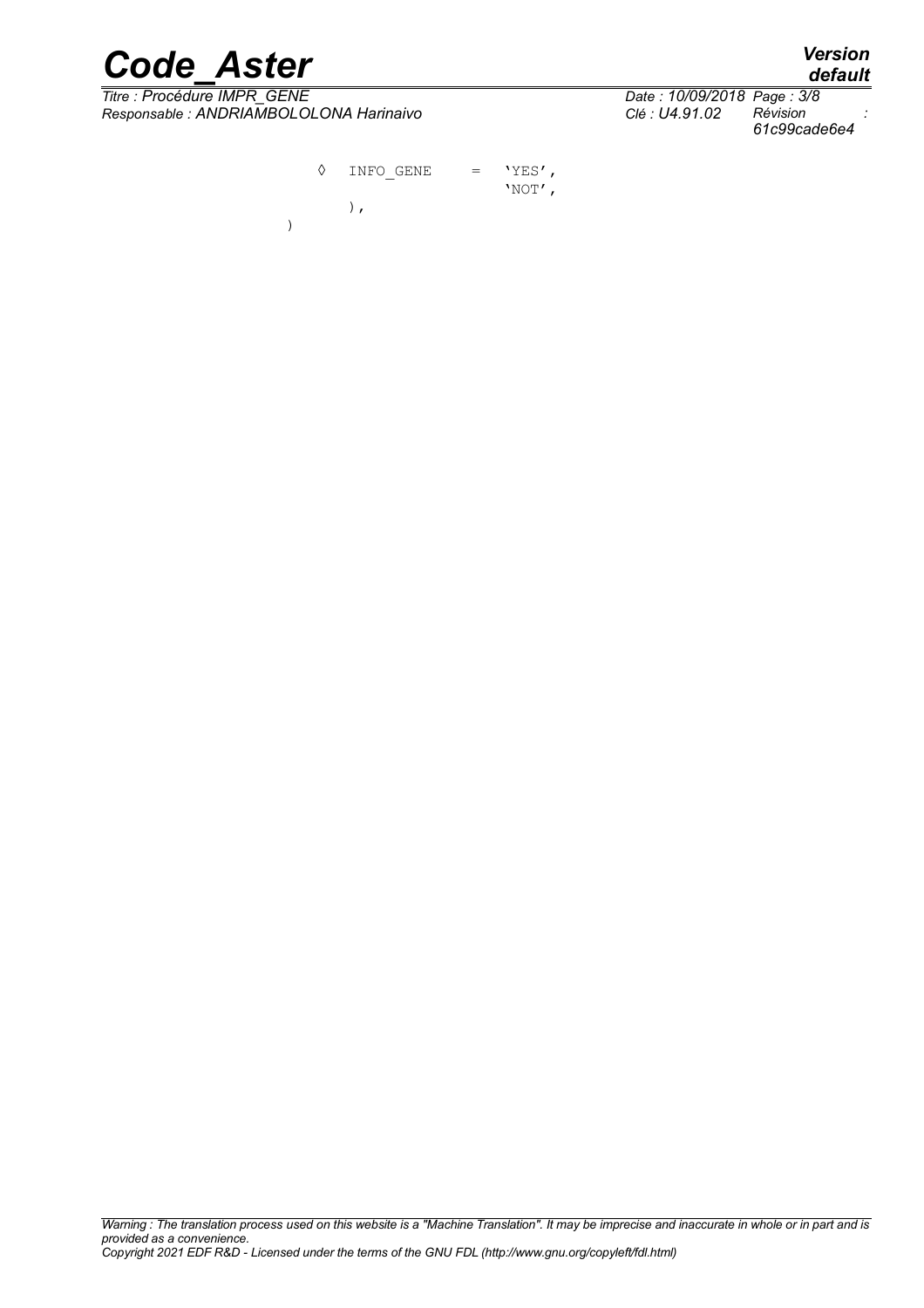*Titre : Procédure IMPR\_GENE Date : 10/09/2018 Page : 4/8 Responsable : ANDRIAMBOLOLONA Harinaivo Clé : U4.91.02 Révision :*

### **3 Keyword GENE**

This keyword factor makes it possible to specify the results to print. At least a block factor of the keyword is necessary for each result which one wishes to print.

### **4 Operand RESU\_GENE**

This keyword makes it possible to specify the name user of the concept of the type  $tran$  gene, vect asse gene, harm gene or mode gene to print.

### **5 Variables of access if concept of the type vect\_asse\_gene**

#### **5.1 Operands TOUT\_CMP\_GENE / NUME\_CMP\_GENE**

The keyword TOUT\_CMP\_GENE indicate that one wants or not to print the fields for all the numbers of generalized components (except those which correspond to ddl of Lagrange).

The keyword NUME CMP GENE indicate that one wants to print the fields which correspond to a list of numbers of generalized components.

### **6 Variables of access if concept of the type mode\_gene or harm\_gene**

### **6.1 Extraction of a field of result: operands TOUT\_CHAM / NOM\_CHAM**

The keyword TOUT CHAM indicate that one wants to print all the actually calculated fields.

The keyword NOM CHAM allows to choose a list of reference symbols of fields among the whole of the possible ones.

### **6.2 Extraction of a parameter: operands TOUT\_PARA / NOM\_PARA**

The keyword TOUT PARA indicate that one wants or not to print all the values of the parameters attached to the concept considered.

The keyword NOM PARA allows to choose a list of reference symbols of parameters among the whole of the possible ones.

These keywords are available only for the concept of the type mode gene.

### **6.3 Operands TOUT\_CMP\_GENE / NUME\_CMP\_GENE**

The keyword TOUT CMP GENE indicate that one wants to print the fields for all the numbers of generalized components (except those which correspond to ddl of Lagrange).

The keyword NUME CMP GENE indicate that one wants to print the fields which correspond to a list of numbers of generalized components.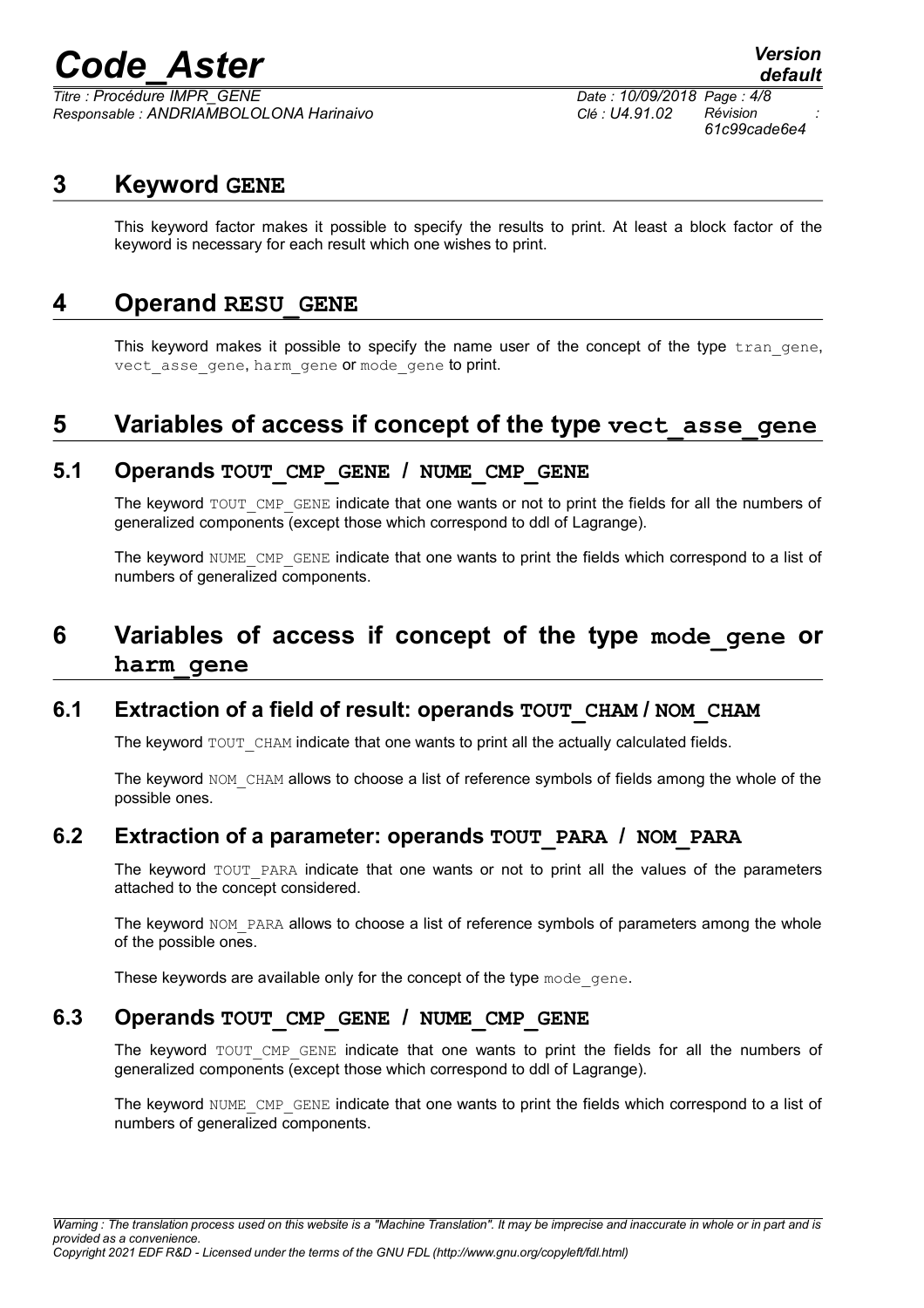*Titre : Procédure IMPR\_GENE Date : 10/09/2018 Page : 5/8 Responsable : ANDRIAMBOLOLONA Harinaivo Clé : U4.91.02 Révision :*

*61c99cade6e4*

### **6.4 Operands TOUT\_ORDRE / NUME\_ORDRE / LIST\_ORDRE**

The keyword TOUT ORDRE indicate that one wants to print the fields for all the sequence numbers.

The keyword NUME ORDRE and LIST ORDRE allow to print only the fields corresponding to a list of sequence numbers lordre or slow defined by DEFI LIST ENTI [U4.34.02] (slow is thus a concept of the type listis).

### **6.5 Operands TOUT\_MODE / NUME\_MODE**

The keyword TOUT\_MODE indicate that one wants to print the fields for all the numbers of mode.

The keyword NUME\_MODE indicate that one wants to print the fields corresponding to a list of numbers of mode lmode. These numbers are those affected by the calculation algorithm.

This keyword is usable only for one concept of the type mode gene.

### **6.6 Operands FREQ / LIST\_FREQ**

The keyword  $FEREQ$  indicate that one wants to print the fields corresponding to a list of frequency lfreq.

The keyword LIST FREQ indicate that one wants to print the fields corresponding to a list of frequencies lreel, defined by the operator DEFI\_LIST\_REEL [U4.34.01] (lreel is thus a concept of the type listr8).

This keyword is usable for a concept of the type harm gene, and possibly mode gene.

#### **6.7 Operands CRITERION / PRECISION**

The keyword PRECISION indicate with which precision one must carry out the research of the frequency of calculation.

The keyword CRITERION indicate with which type of interval of precision the research of the frequency of interpolation must be carried out:

'ABSOLUTE' : interval of research [Fr-prec, fr+prec] 'RELATIVE': interval of research [(1-prec) Fr, (1+prec) Fr]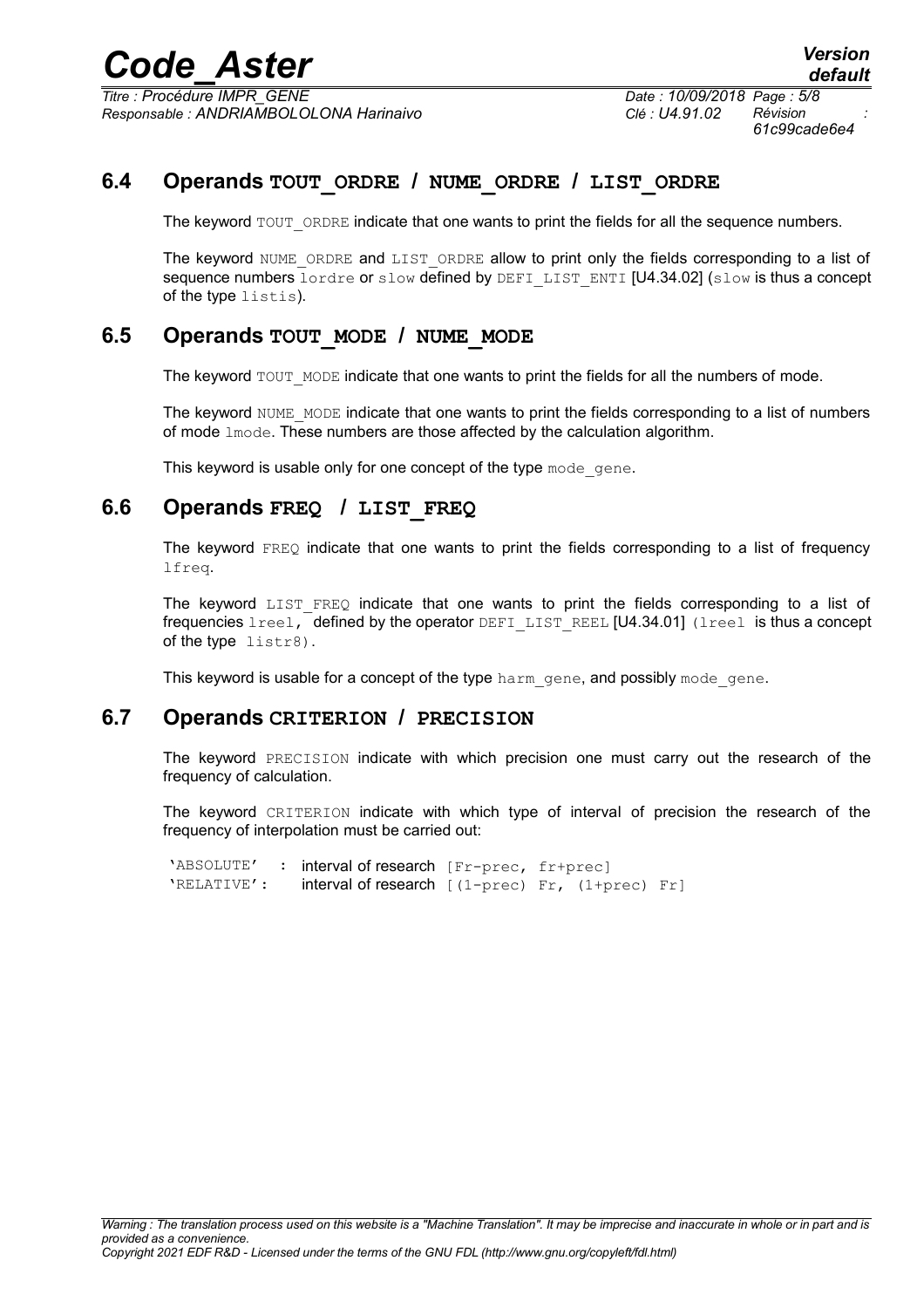*Titre : Procédure IMPR\_GENE Date : 10/09/2018 Page : 6/8 Responsable : ANDRIAMBOLOLONA Harinaivo Clé : U4.91.02 Révision :*

*61c99cade6e4*

*default*

## **7 Variables of access if concept of the type tran\_gene**

### **7.1 Extraction of a field of result**

- Operands TOUT CHAM / NOM CHAM See [§6.1].
- Operands TOUT CMP GENE / NUME CMP GENE See [§6.3]
- Operands TOUT\_ORDRE / NUME\_ORDRE / LIST\_ORDRE See [§6.4].

### **7.2 Operands INST / LIST\_INST / CRITERION / PRECISION**

The keyword INST indicate that one wants to print the fields corresponding to a list of moments linst.

The keyword LIST INST indicate that one wants to print the fields corresponding to a list of moments lreel, defined by the operator DEFILIST REEL [U4.34.01] (lreel is thus a concept of the type listr8).

For CRITERION / PRECISION to see [§6.7] (by replacing frequency per moment).

### **8 Parameters of impression of the results**

### **8.1 Operand SOUS\_TITRE**

This argument makes it possible to print a title of comments.

### **8.2 Operand FORMAT**

Format of impression of the results in the output file. For the moment only the format RESULT is available.

### **8.3 Operand INFO\_GENE**

During the impression of a generalized concept, one can have forgotten the exact contents of the structure of data. The operand INFO GENE allows to print these contents (many sequence numbers, list of the reference symbols of the actually calculated fields, list of the reference symbols of the actually calculated parameters,…).

### **8.4 Extraction of a genealogy of the generalized model: operand INFO\_CMP\_GENE**

This keyword indicates that one wants or not to print for each generalized component the name of the concept base modale or mode meca from which the mode corresponding to this component is resulting, its type (clean or constrained), its frequency and the node of application of this mode if it is constrained.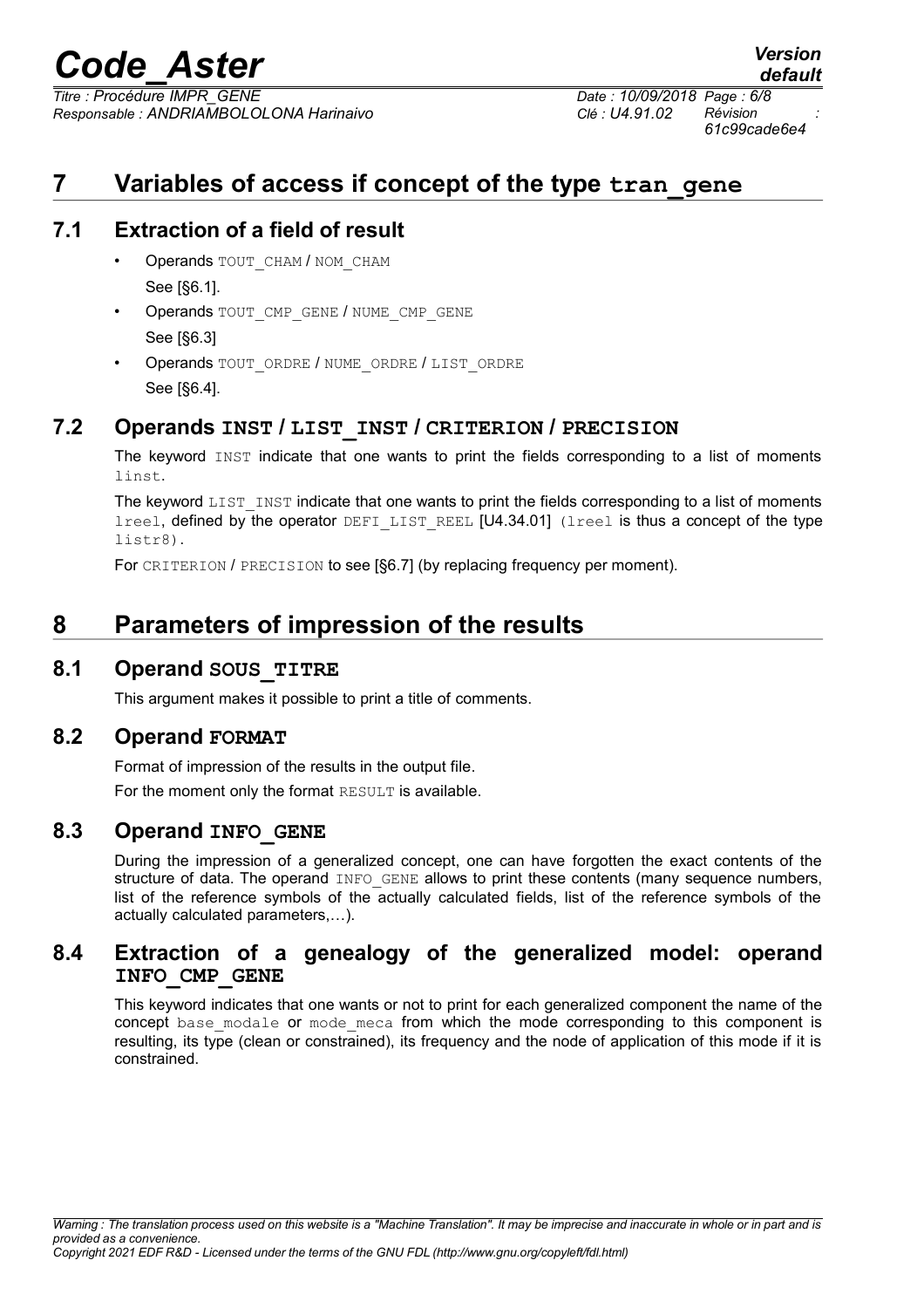*Titre : Procédure IMPR\_GENE Date : 10/09/2018 Page : 7/8 Responsable : ANDRIAMBOLOLONA Harinaivo Clé : U4.91.02 Révision :*

*61c99cade6e4*

### **8.5 Production run**

For the concepts tran gene and harm gene, it is checked that the moments (frequencies) of extraction requested by the operands NUME ORDRE, LIST ORDRE, INST, LIST INST, (FREQ,  $LIST$   $FREQ$ ) are in the field of definition of the concept. It is also checked that the fields stipulated by the keywords TOUT CHAM, NOM CHAM, were indeed calculated.

For the concept mode gene, it is checked that the names of the parameters specified by the keyword NOM PARA are quite acceptable. If the number of the mode is selected by the operand NUME\_MODE, it is checked that this number is lower than the full number of modes which define it mode  $qene$ .

### **9 Examples**

### **9.1 Impression of one vect\_asse\_gene**

| IMPR GENE | (GENE = | F (       | $RESU$ GENE $=$ fgen,     |  |
|-----------|---------|-----------|---------------------------|--|
|           |         |           | NUME CMP GENE = 'YES'     |  |
|           |         | i Etimolo | $RESU$ GENE = fgen,       |  |
|           |         |           | INFO CMP GENE = $'NOT'$ , |  |
|           |         |           | NUME CMP $GENE = 1$       |  |
|           |         |           |                           |  |

The following impression is obtained:

| CONCEPT  | FGEN                           |                           | TYPE VECT ASSE GENE  |                                |             |     |
|----------|--------------------------------|---------------------------|----------------------|--------------------------------|-------------|-----|
| NUME CMP | VALUE<br>1,00000E+00           | BASE MODALE<br>BAM01 CL   | TYPE MODE<br>CLEAN   | FREOUENCY<br>2.25079E-01       | APPLICATION |     |
| 2<br>3   | 5.00000E-01<br>$0.00000E + 00$ | BAM01 CL<br>BAM02 CL      | CONSTRAINED<br>CLEAN | $0.00000E + 00$<br>2.25079E-01 | N03         | DX. |
| 4        | $0.00000E + 00$                | BAM02 CL                  | CONSTRAINED          | $0.00000E + 00$                | NO1         | DX. |
| CONCEPT  | FGEN                           | TYPE VECT ASSE GENE<br>OF |                      |                                |             |     |
| NUME CMP | VALUE<br>1.00000E+00           |                           |                      |                                |             |     |

### **9.2 Operand UNIT**

| ◊ UNIT |  | $=$ / links, |          |
|--------|--|--------------|----------|
|        |  |              | [DEFECT] |

The results are written, by default, on the logical file of unit 8. The user can define another output file of which it indicates the logical unit.

### **9.3 Impression of one mode\_gene**

IMPR\_GENE (GENE = \_F ( RESU\_GENE = resgen,<br>INFO GENE = 'YES', INFO\_GENE =  $'Y$ <br>NUME\_ORDRE = 1, NUME<sup></sub>ORDRE</sup> NOM PARA =  $('FREQ', 'Mass GENE',$ 'RIGI GENE'), INFO CMP GENE =  $'NOT'$  ),  $F$  ( RESU GENE = resgen,

*Warning : The translation process used on this website is a "Machine Translation". It may be imprecise and inaccurate in whole or in part and is provided as a convenience.*

*Copyright 2021 EDF R&D - Licensed under the terms of the GNU FDL (http://www.gnu.org/copyleft/fdl.html)*